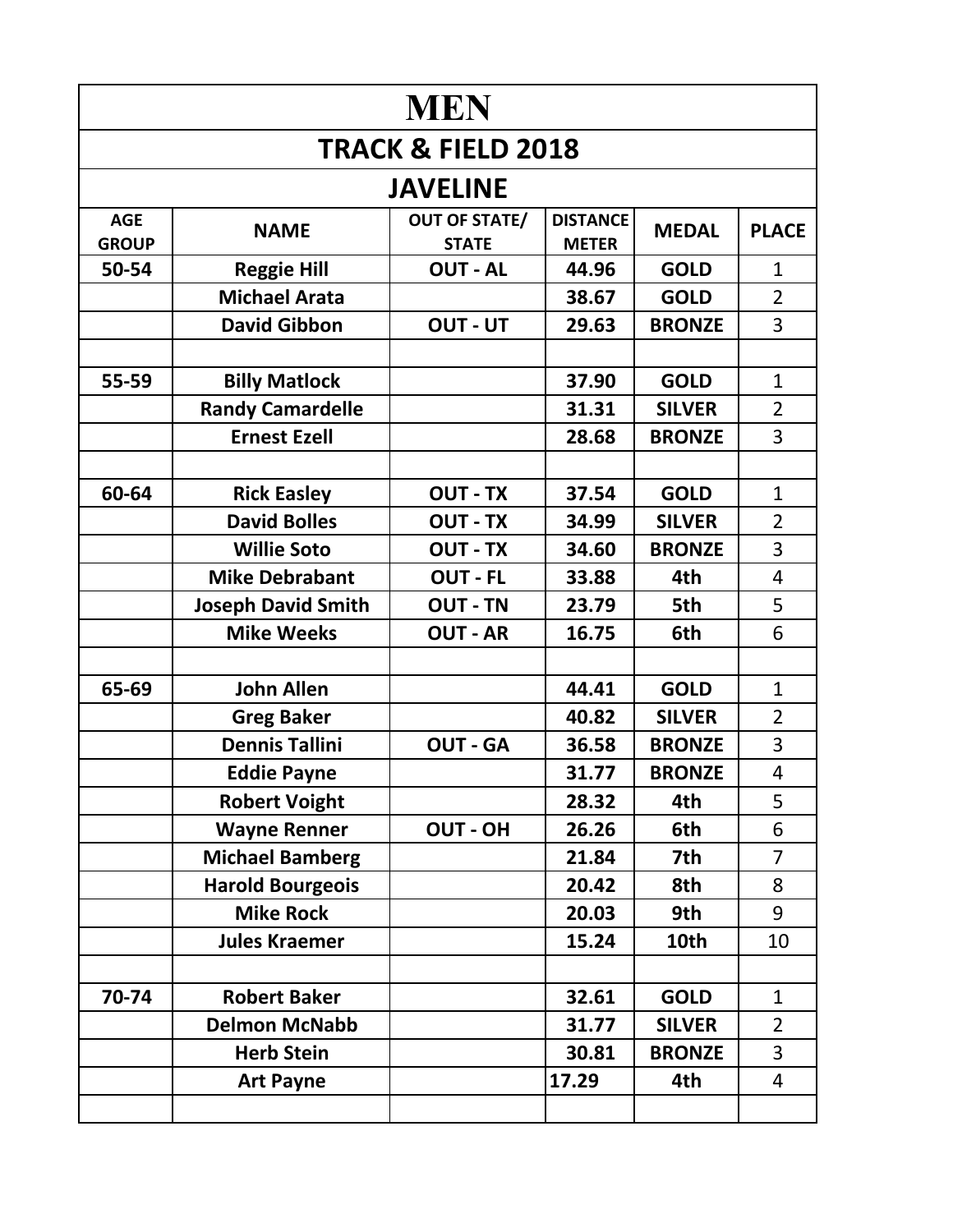| 75-79 | <b>Malcholm Bech</b>  |                 | 30.39 | <b>GOLD</b>   | $\mathbf{1}$   |
|-------|-----------------------|-----------------|-------|---------------|----------------|
|       | <b>Emile Pawlik</b>   | <b>OUT - MS</b> | 27.01 | <b>SILVER</b> | 2              |
|       | <b>Harold Landry</b>  |                 | 19.87 | <b>SILVER</b> | 3              |
|       |                       |                 |       |               |                |
| 80-84 | <b>Jerry Lyons</b>    |                 | 26.35 | <b>GOLD</b>   | $\mathbf{1}$   |
|       | <b>William Hickey</b> |                 | 17.20 | <b>SILVER</b> | $\overline{2}$ |
|       | <b>Ward Landry</b>    |                 | 6.05  | <b>BRONZE</b> | 3              |
|       |                       |                 |       |               |                |
| 85-89 | <b>Bernie Ellison</b> | <b>OUT - TX</b> | 19.30 | <b>GOLD</b>   | $\mathbf{1}$   |
|       |                       |                 |       |               |                |
| 90-94 | <b>Samuel Hughes</b>  |                 | 11.40 | <b>GOLD</b>   | $\mathbf{1}$   |
|       | <b>Joseph Lodrige</b> |                 | 10.09 | <b>SILVER</b> | $\overline{2}$ |
|       |                       |                 |       |               |                |
| 95-99 | <b>John Bartle</b>    |                 | 7.03  | <b>GOLD</b>   | $\mathbf 1$    |

| <b>WOMEN</b>                  |                          |                                      |                                 |               |                |  |  |  |
|-------------------------------|--------------------------|--------------------------------------|---------------------------------|---------------|----------------|--|--|--|
| <b>TRACK &amp; FIELD 2018</b> |                          |                                      |                                 |               |                |  |  |  |
|                               |                          | <b>JAVELINE</b>                      |                                 |               |                |  |  |  |
| <b>AGE</b><br><b>GROUP</b>    | <b>NAME</b>              | <b>OUT OF STATE/</b><br><b>STATE</b> | <b>DISTANCE</b><br><b>METER</b> | <b>MEDAL</b>  | <b>PLACE</b>   |  |  |  |
| 50-54                         | <b>XXX</b>               |                                      |                                 |               |                |  |  |  |
|                               |                          |                                      |                                 |               |                |  |  |  |
| 55-59                         | Lisa Johnson             |                                      | 20.96                           | <b>GOLD</b>   | $\mathbf{1}$   |  |  |  |
|                               |                          |                                      |                                 |               |                |  |  |  |
| 60-64                         | <b>Charlotte Sparks</b>  | <b>OUT - TX</b>                      | 16.73                           | <b>GOLD</b>   | $\mathbf{1}$   |  |  |  |
|                               | <b>Marion Fairchild</b>  |                                      | 12.34                           | <b>GOLD</b>   | $\overline{2}$ |  |  |  |
|                               | <b>Bonnie Blakenship</b> |                                      | 7.30                            | <b>SILVER</b> | 3              |  |  |  |
|                               | <b>Amanda Kraemer</b>    |                                      | 6.67                            | <b>BRONZE</b> | 4              |  |  |  |
|                               | <b>Loretta Cavalier</b>  |                                      | 5.62                            | 4th           | 5              |  |  |  |
|                               |                          |                                      |                                 |               |                |  |  |  |
| 65-69                         | <b>Sandy Triplett</b>    |                                      | 14.41                           | <b>GOLD</b>   | $\mathbf{1}$   |  |  |  |
|                               | <b>Patricia Durocher</b> |                                      | 8.80                            | <b>SILVER</b> | $\overline{2}$ |  |  |  |
|                               | <b>Nellie Matherne</b>   |                                      | 8.46                            | <b>BRONZE</b> | 3              |  |  |  |
|                               | <b>Irene Becnel</b>      |                                      | 5.72                            | 4th           | 4              |  |  |  |
|                               |                          |                                      |                                 |               |                |  |  |  |
| 70-74                         | <b>Elizabeth Sharp</b>   |                                      | 20.48                           | <b>GOLD</b>   | $\mathbf{1}$   |  |  |  |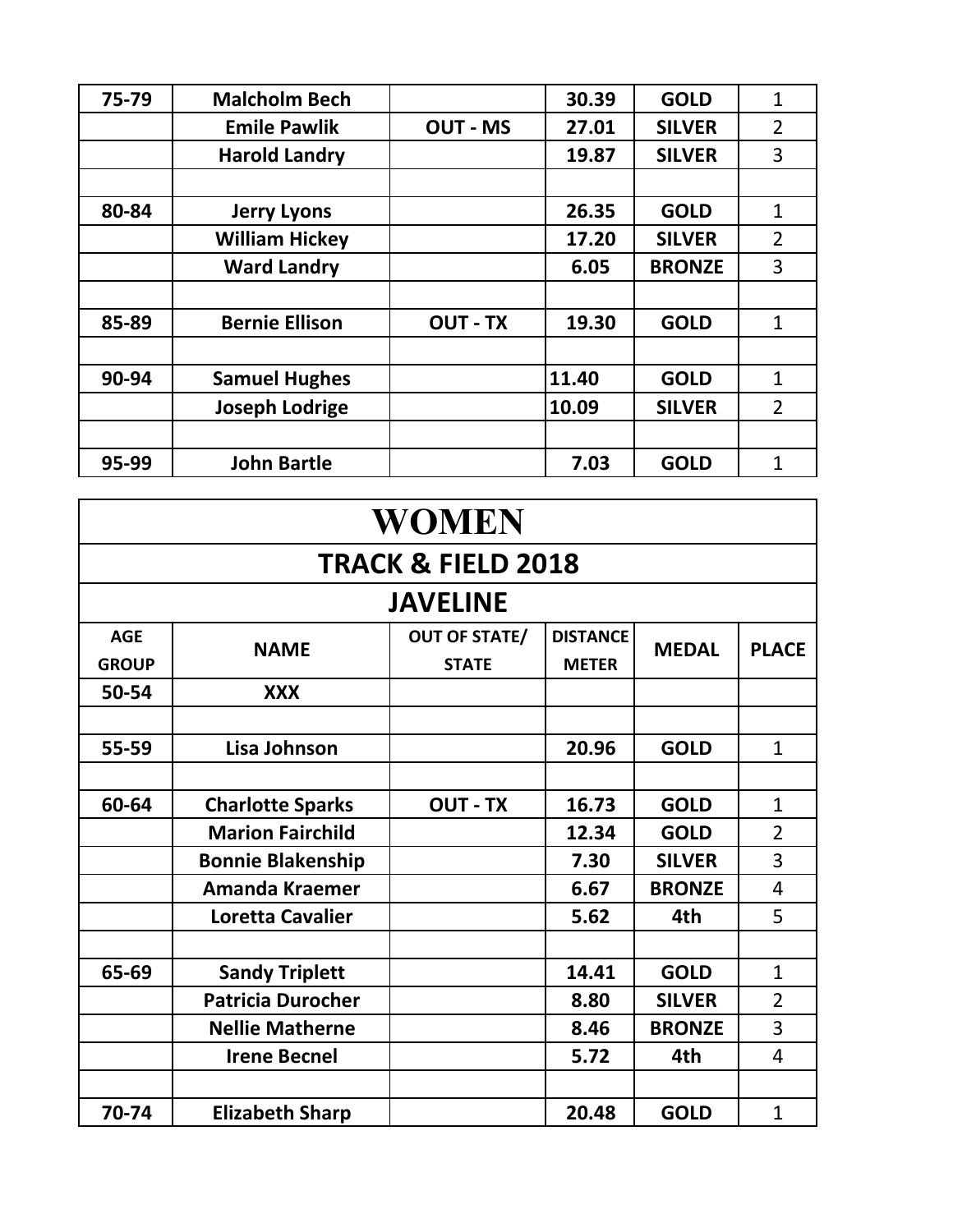|       | <b>Lila Lodrige</b>      |                 | 15.34 | <b>SILVER</b> | $\overline{2}$ |
|-------|--------------------------|-----------------|-------|---------------|----------------|
|       | <b>Bernice Legendre</b>  |                 | 9.54  | <b>BRONZE</b> | 3              |
|       |                          |                 |       |               |                |
| 75-79 | <b>Karen Huff-Pawlik</b> | <b>OUT - MS</b> | 11.00 | <b>GOLD</b>   | $\mathbf 1$    |
|       | <b>Jan Robinson</b>      |                 | 6.62  | <b>GOLD</b>   | $\overline{2}$ |
|       | <b>Rose Rodrigue</b>     |                 | 6.35  | <b>SILVER</b> | 3              |
|       |                          |                 |       |               |                |
| 80-84 | <b>Bonnie Daugherty</b>  |                 | 4.67  | <b>GOLD</b>   | 1              |
|       |                          |                 |       |               |                |
| 85-89 | <b>Patricia Macey</b>    |                 | 8.63  | <b>GOLD</b>   | $\mathbf{1}$   |
|       | <b>Rose Adams</b>        |                 | 5.76  | <b>SILVER</b> | $\overline{2}$ |
|       |                          |                 |       |               |                |

|                               | <b>MEN</b>                |                                      |                                 |               |                |  |  |  |
|-------------------------------|---------------------------|--------------------------------------|---------------------------------|---------------|----------------|--|--|--|
| <b>TRACK &amp; FIELD 2018</b> |                           |                                      |                                 |               |                |  |  |  |
|                               |                           | <b>SHOTPUT</b>                       |                                 |               |                |  |  |  |
| <b>AGE</b><br><b>GROUP</b>    | <b>NAME</b>               | <b>OUT OF STATE/</b><br><b>STATE</b> | <b>DISTANCE</b><br><b>METER</b> | <b>MEDAL</b>  | <b>PLACE</b>   |  |  |  |
| 50-54                         | <b>Roger Bynum</b>        | <b>OUT - MS</b>                      | 12.31                           | <b>GOLD</b>   | $\mathbf{1}$   |  |  |  |
|                               |                           |                                      |                                 |               |                |  |  |  |
| 55-59                         | <b>Ernest Ezell</b>       |                                      | 10.18                           | <b>GOLD</b>   | $\mathbf{1}$   |  |  |  |
|                               | <b>Randy Camardelle</b>   |                                      | 9.81                            | <b>SILVER</b> | $\overline{2}$ |  |  |  |
|                               | <b>Edmund Lee</b>         |                                      | 7.65                            | <b>BRONZE</b> | 3              |  |  |  |
|                               |                           |                                      |                                 |               |                |  |  |  |
| 60-64                         | <b>Mike Debrabant</b>     | <b>OUT - FL</b>                      | 11.16                           | <b>GOLD</b>   | $\mathbf{1}$   |  |  |  |
|                               | <b>Rick Easley</b>        | <b>OUT - TX</b>                      | 10.65                           | <b>SILVER</b> | $\overline{2}$ |  |  |  |
|                               | <b>David Bolles</b>       | <b>OUT - TX</b>                      | 10.09                           | <b>BRONZE</b> | 3              |  |  |  |
|                               | <b>Al Rausa</b>           |                                      | 8.39                            | <b>GOLD</b>   | 4              |  |  |  |
|                               | <b>Willie Soto</b>        | <b>OUT - TX</b>                      | 7.69                            | 5th           | 5              |  |  |  |
|                               | <b>Joseph David Smith</b> | <b>OUT - TN</b>                      | 7.62                            | 6th           | 6              |  |  |  |
|                               |                           |                                      |                                 |               |                |  |  |  |
| 65-69                         | <b>George Murphy</b>      |                                      | 10.65                           | <b>GOLD</b>   | $\mathbf{1}$   |  |  |  |
|                               | <b>Wayne Renner</b>       | <b>OUT - OH</b>                      | 9.43                            | <b>SILVER</b> | $\overline{2}$ |  |  |  |
|                               | <b>Harold Bourgeois</b>   | <b>OUT - FL</b>                      | 9.38                            | <b>BRONZE</b> | 3              |  |  |  |
|                               | <b>Robert Voight</b>      |                                      | 8.90                            | <b>SILVER</b> | 4              |  |  |  |
|                               | <b>Eddie Payne</b>        |                                      | 8.08                            | <b>BRONZE</b> | 5              |  |  |  |
|                               | <b>Michael Bamberg</b>    |                                      | 7.69                            | 4th           | 6              |  |  |  |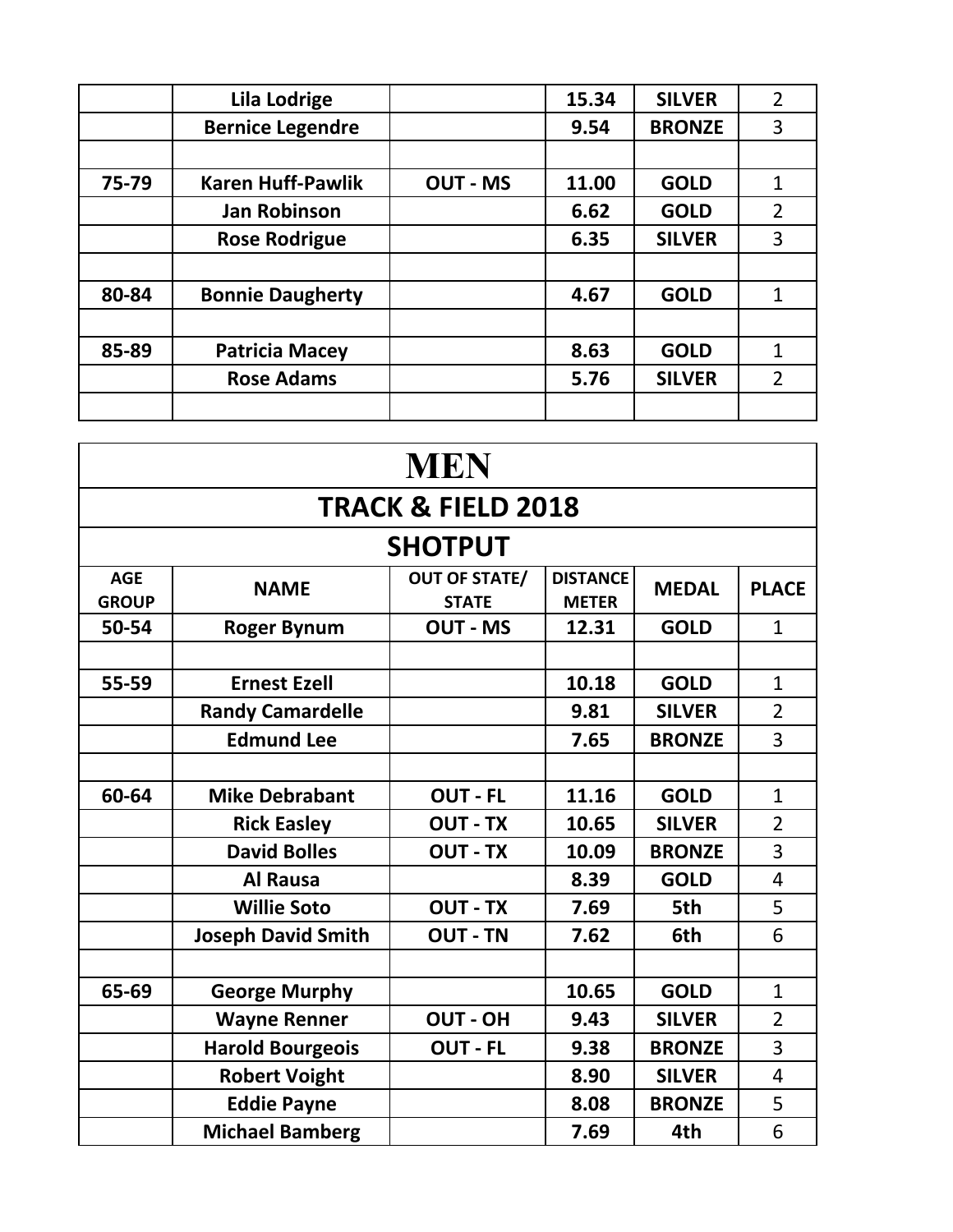|       | <b>Mike Rock</b>       |                 | 7.35  | 5th           | 7              |
|-------|------------------------|-----------------|-------|---------------|----------------|
|       |                        |                 |       |               |                |
| 70-74 | <b>Anthony LeBlanc</b> |                 | 11.76 | <b>GOLD</b>   | $\overline{2}$ |
|       | <b>Herb Stein</b>      |                 | 8.25  | <b>SILVER</b> |                |
|       |                        |                 |       |               |                |
| 75-79 | <b>Harold Landry</b>   |                 | 8.98  | <b>GOLD</b>   | $\mathbf{1}$   |
|       | <b>Julius Cassels</b>  |                 | 8.42  | <b>SILVER</b> | $\overline{2}$ |
|       |                        |                 |       |               |                |
| 80-84 | <b>Ward Landry</b>     |                 | 3.44  | <b>GOLD</b>   | $\mathbf{1}$   |
|       |                        |                 |       |               |                |
| 85-89 | <b>Bernie Ellison</b>  | <b>OUT - TX</b> | 8.82  | <b>GOLD</b>   | 1              |
|       |                        |                 |       |               |                |
| 90-94 | <b>XXX</b>             |                 |       |               |                |
|       |                        |                 |       |               |                |
| 95-99 | <b>John Bartle</b>     |                 | 4.20  | <b>GOLD</b>   | 1              |

| <b>WOMEN</b>               |                               |                                      |                                 |               |                |  |  |  |  |
|----------------------------|-------------------------------|--------------------------------------|---------------------------------|---------------|----------------|--|--|--|--|
|                            | <b>TRACK &amp; FIELD 2018</b> |                                      |                                 |               |                |  |  |  |  |
|                            | <b>SHOTPUT</b>                |                                      |                                 |               |                |  |  |  |  |
| <b>AGE</b><br><b>GROUP</b> | <b>NAME</b>                   | <b>OUT OF STATE/</b><br><b>STATE</b> | <b>DISTANCE</b><br><b>METER</b> | <b>MEDAL</b>  | <b>PLACE</b>   |  |  |  |  |
| 50-54                      | <b>XXX</b>                    |                                      |                                 |               |                |  |  |  |  |
|                            |                               |                                      |                                 |               |                |  |  |  |  |
| 55-59                      | <b>Tanya Whitney</b>          |                                      | 5.92                            | <b>GOLD</b>   | $\mathbf{1}$   |  |  |  |  |
|                            |                               |                                      |                                 |               |                |  |  |  |  |
| 60-64                      | <b>Marion Fairchild</b>       |                                      | 5.86                            | <b>GOLD</b>   | $\mathbf{1}$   |  |  |  |  |
|                            | <b>Loretta Caralier</b>       |                                      | 5.15                            | <b>SILVER</b> | $\overline{2}$ |  |  |  |  |
|                            | <b>Bonnie Blakenship</b>      |                                      | 4.22                            | <b>BRONZE</b> | $\overline{2}$ |  |  |  |  |
|                            | <b>Amanda Kraemer</b>         |                                      | 3.78                            | 4th           | 4              |  |  |  |  |
|                            |                               |                                      |                                 |               |                |  |  |  |  |
| 65-69                      | <b>Sandy Triplett</b>         |                                      | 5.40                            | <b>GOLD</b>   | $\mathbf{1}$   |  |  |  |  |
|                            | <b>Julia Battle</b>           |                                      | 4.99                            | <b>SILVER</b> | $\overline{2}$ |  |  |  |  |
|                            | <b>Nellie Matherne</b>        |                                      | 4.28                            | <b>BRONZE</b> | 3              |  |  |  |  |
|                            | <b>Irene Becnel</b>           |                                      | 2.99                            | 4th           | 4              |  |  |  |  |
|                            |                               |                                      |                                 |               |                |  |  |  |  |
| 70-74                      | <b>Elizabeth Sharp</b>        |                                      | 7.17                            | <b>GOLD</b>   | $\mathbf{1}$   |  |  |  |  |
|                            |                               |                                      |                                 |               |                |  |  |  |  |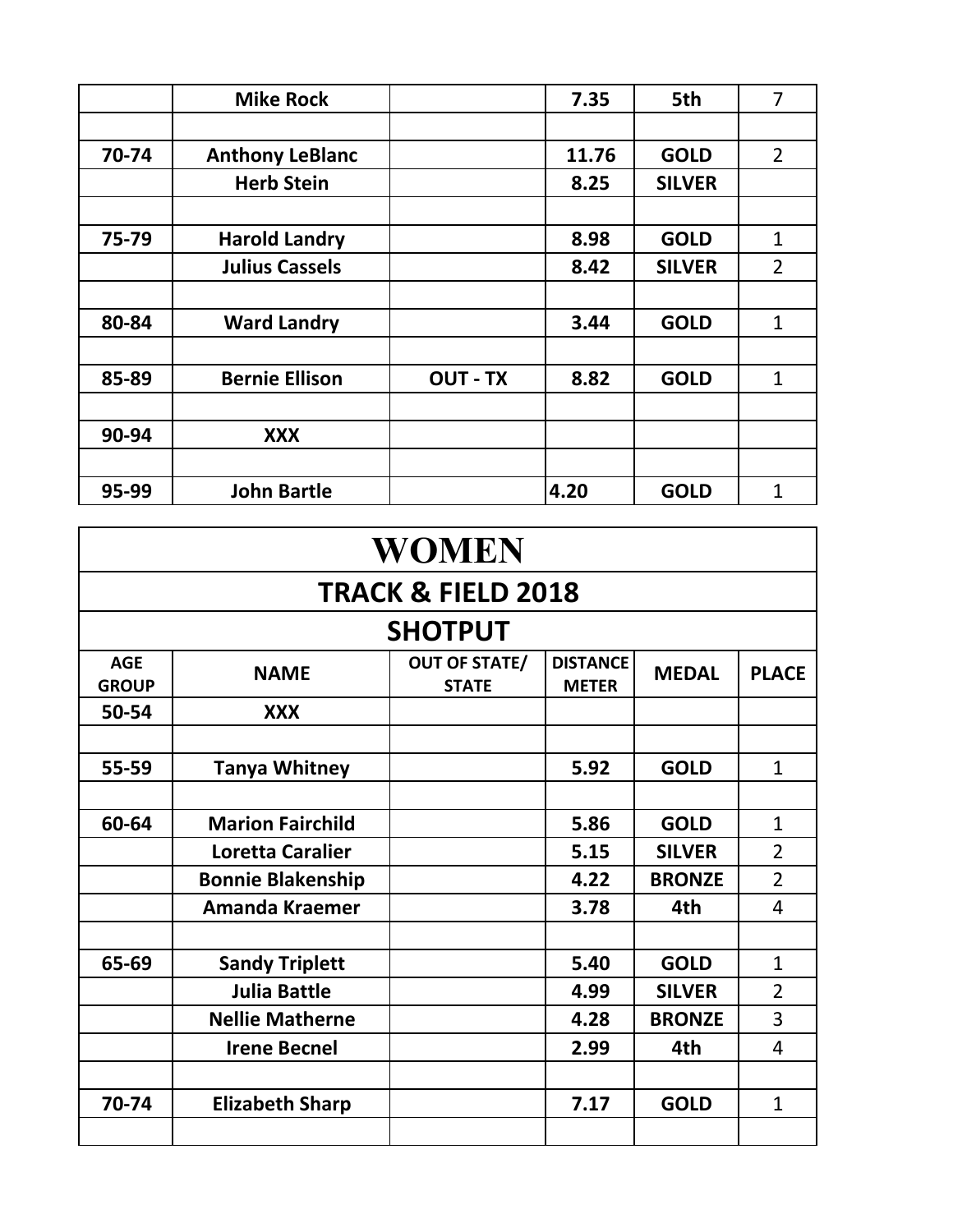| 75-79  | <b>Karen Huff-Pawlik</b> | <b>OUT - MS</b> | 6.32 | <b>GOLD</b>   | $\mathbf{1}$   |
|--------|--------------------------|-----------------|------|---------------|----------------|
|        | <b>Jan Robinson</b>      |                 | 4.94 | <b>GOLD</b>   | $\overline{2}$ |
|        | <b>Rose Rodrigue</b>     |                 | 3.81 | <b>SILVER</b> | 3              |
|        |                          |                 |      |               |                |
| 80-84  | <b>Bonnie Daugherty</b>  |                 | 3.95 | <b>GOLD</b>   | $\mathbf{1}$   |
|        |                          |                 |      |               |                |
| 85-89  | <b>Patricia Macey</b>    |                 | 4.92 | <b>GOLD</b>   | 1              |
|        | <b>Rose Adams</b>        |                 | 3.75 | <b>SILVER</b> | $\overline{2}$ |
|        |                          |                 |      |               |                |
| 90-94  | <b>XXX</b>               |                 |      |               |                |
|        |                          |                 |      |               |                |
| 95-99  | XXX                      |                 |      |               |                |
|        |                          |                 |      |               |                |
| $100+$ | <b>Julia Hawkins</b>     |                 | 2.67 |               | $\overline{1}$ |

| <b>MEN</b>                 |                               |                                      |                                 |               |                |  |  |  |  |
|----------------------------|-------------------------------|--------------------------------------|---------------------------------|---------------|----------------|--|--|--|--|
|                            | <b>TRACK &amp; FIELD 2018</b> |                                      |                                 |               |                |  |  |  |  |
|                            |                               | <b>HAMMER THROW</b>                  |                                 |               |                |  |  |  |  |
| <b>AGE</b><br><b>GROUP</b> | <b>NAME</b>                   | <b>OUT OF STATE/</b><br><b>STATE</b> | <b>DISTANCE</b><br><b>METER</b> | <b>MEDAL</b>  | <b>PLACE</b>   |  |  |  |  |
| 50-54                      | <b>Roger Bynum</b>            | <b>OUT - MS</b>                      | 38.96                           | <b>GOLD</b>   | $\mathbf{1}$   |  |  |  |  |
|                            |                               |                                      |                                 |               |                |  |  |  |  |
| 55-59                      | <b>Ernest Ezell</b>           |                                      | 27.66                           | <b>GOLD</b>   | $\mathbf{1}$   |  |  |  |  |
|                            |                               |                                      |                                 |               |                |  |  |  |  |
| 60-64                      | <b>David Bolles</b>           | <b>OUT - TX</b>                      | 42.01                           | <b>GOLD</b>   | $\mathbf{1}$   |  |  |  |  |
|                            | <b>Mike Weeks</b>             | <b>OUT - AR</b>                      | 15.33                           | <b>SILVER</b> | $\overline{2}$ |  |  |  |  |
|                            |                               |                                      |                                 |               |                |  |  |  |  |
| 65-69                      | <b>Michael Amaral</b>         | <b>OUT - TX</b>                      | 31.99                           | <b>GOLD</b>   | $\mathbf{1}$   |  |  |  |  |
|                            | <b>Wayne Renner</b>           | <b>OUT-OH</b>                        | 29.31                           | <b>SILVER</b> | $\overline{2}$ |  |  |  |  |
|                            | <b>Harold Bourgeois</b>       | <b>OUT - FL</b>                      | 27.03                           | <b>BRONZE</b> | 3              |  |  |  |  |
|                            | <b>Robert Voight</b>          |                                      | 25.70                           | <b>GOLD</b>   | 4              |  |  |  |  |
|                            |                               |                                      |                                 |               |                |  |  |  |  |
| 70-74                      | <b>Herb Stein</b>             |                                      | 20.27                           | <b>GOLD</b>   | $\mathbf{1}$   |  |  |  |  |
|                            |                               |                                      |                                 |               |                |  |  |  |  |
| 75-79                      | <b>Harold Landry</b>          |                                      | 22.12                           | <b>GOLD</b>   | $\mathbf{1}$   |  |  |  |  |
|                            | <b>Julius Cassels</b>         |                                      | 21.59                           | <b>SILVER</b> | $\overline{2}$ |  |  |  |  |
|                            |                               |                                      |                                 |               |                |  |  |  |  |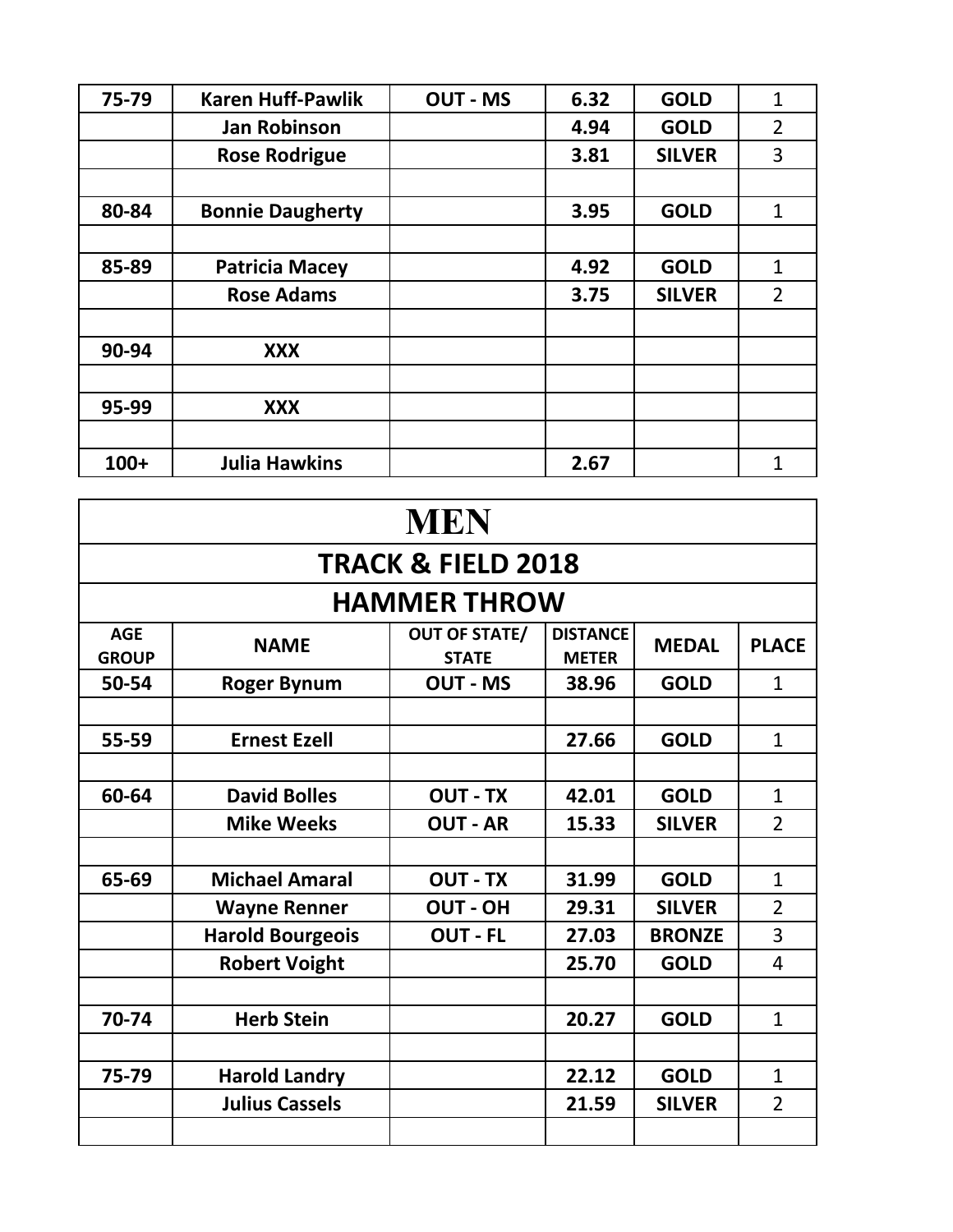| 80-84 | <b>Ward Landry</b>    |                 | 11.80 | <b>GOLD</b> |  |
|-------|-----------------------|-----------------|-------|-------------|--|
|       |                       |                 |       |             |  |
| 85-89 | <b>Bernie Ellison</b> | <b>OUT - TX</b> | 24.87 | <b>GOLD</b> |  |
|       |                       |                 |       |             |  |

| <b>WOMEN</b>               |                               |                                      |                                 |              |              |  |  |  |  |  |
|----------------------------|-------------------------------|--------------------------------------|---------------------------------|--------------|--------------|--|--|--|--|--|
|                            | <b>TRACK &amp; FIELD 2018</b> |                                      |                                 |              |              |  |  |  |  |  |
|                            |                               | <b>HAMMER THROW</b>                  |                                 |              |              |  |  |  |  |  |
| <b>AGE</b><br><b>GROUP</b> | <b>NAME</b>                   | <b>OUT OF STATE/</b><br><b>STATE</b> | <b>DISTANCE</b><br><b>METER</b> | <b>MEDAL</b> | <b>PLACE</b> |  |  |  |  |  |
| 50-54                      | <b>XXX</b>                    |                                      |                                 |              |              |  |  |  |  |  |
|                            |                               |                                      |                                 |              |              |  |  |  |  |  |
| 55-59                      | <b>Tanya Whitney</b>          |                                      | 16.82                           | <b>GOLD</b>  | $\mathbf{1}$ |  |  |  |  |  |
|                            |                               |                                      |                                 |              |              |  |  |  |  |  |
| 60-64                      | <b>XXX</b>                    |                                      |                                 |              |              |  |  |  |  |  |
|                            |                               |                                      |                                 |              |              |  |  |  |  |  |
| 65-69                      | <b>XXX</b>                    |                                      |                                 |              |              |  |  |  |  |  |
|                            |                               |                                      |                                 |              |              |  |  |  |  |  |
| 70-74                      | <b>XXX</b>                    |                                      |                                 |              |              |  |  |  |  |  |
|                            |                               |                                      |                                 |              |              |  |  |  |  |  |
| 75-79                      | <b>XXX</b>                    |                                      |                                 |              |              |  |  |  |  |  |
|                            |                               |                                      |                                 |              |              |  |  |  |  |  |
| 80-84                      | <b>XXX</b>                    |                                      |                                 |              |              |  |  |  |  |  |
|                            |                               |                                      |                                 |              |              |  |  |  |  |  |
| 85-89                      | <b>XXX</b>                    |                                      |                                 |              |              |  |  |  |  |  |
|                            |                               |                                      |                                 |              |              |  |  |  |  |  |

| <b>MEN</b>                    |                         |                                      |                                 |               |                |  |  |  |
|-------------------------------|-------------------------|--------------------------------------|---------------------------------|---------------|----------------|--|--|--|
| <b>TRACK &amp; FIELD 2018</b> |                         |                                      |                                 |               |                |  |  |  |
|                               | <b>DISCUS</b>           |                                      |                                 |               |                |  |  |  |
| <b>AGE</b><br><b>GROUP</b>    | <b>NAME</b>             | <b>OUT OF STATE/</b><br><b>STATE</b> | <b>DISTANCE</b><br><b>METER</b> | <b>MEDAL</b>  | <b>PLACE</b>   |  |  |  |
| 50-54                         | <b>Roger Bynum</b>      | <b>OUT - MS</b>                      | 48.64                           | <b>GOLD</b>   |                |  |  |  |
|                               | <b>Victor Del Frate</b> | <b>OUT - TX</b>                      | 31.91                           | <b>SILVER</b> | $\overline{2}$ |  |  |  |
|                               | <b>Michael Arata</b>    | <b>OUT - TX</b>                      | 30.07                           | <b>BRONZE</b> | 3              |  |  |  |
|                               |                         |                                      |                                 |               |                |  |  |  |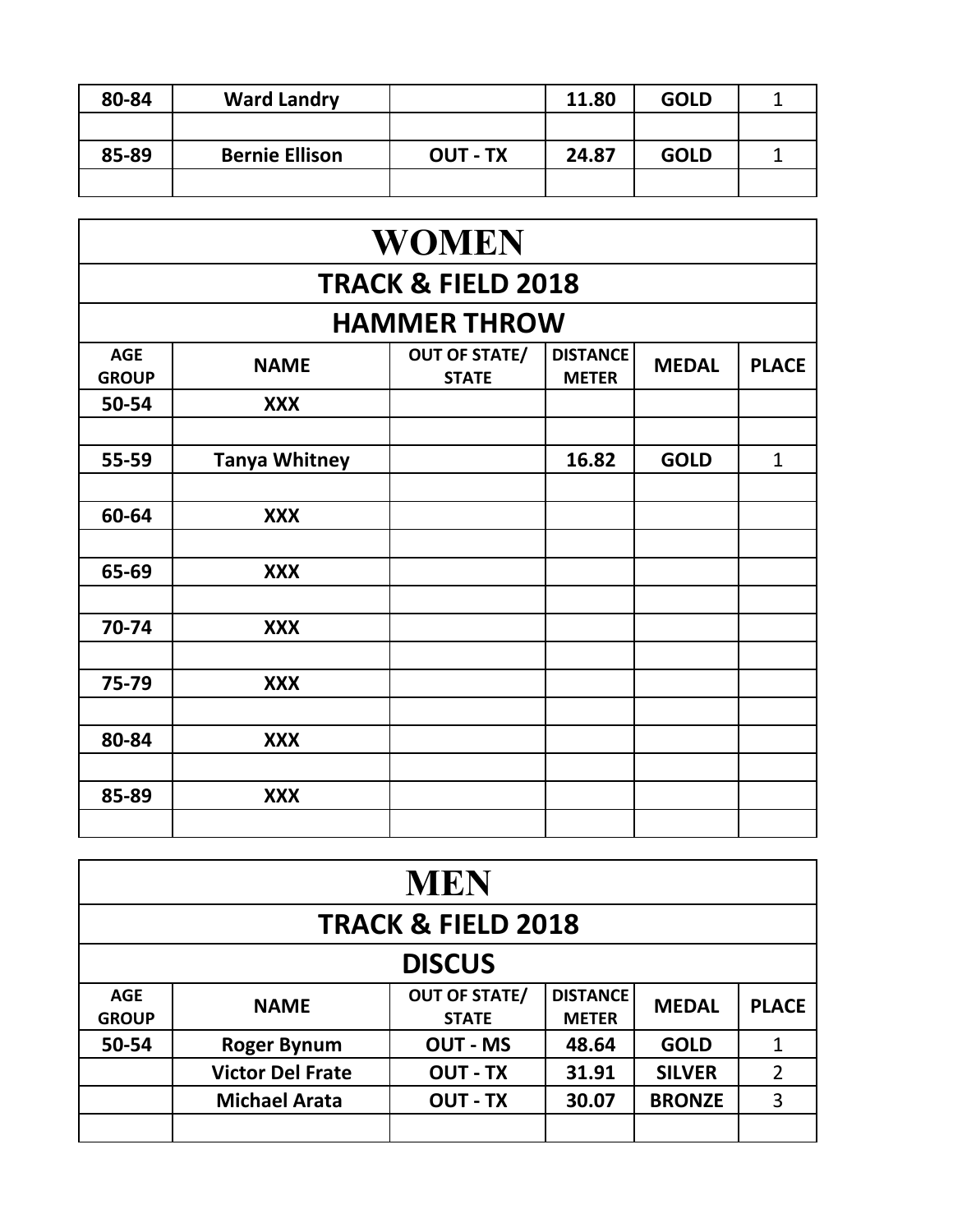| 55-59 | <b>Ernest Ezell</b>       |                 | 39.28 | <b>GOLD</b>         | $\mathbf{1}$   |
|-------|---------------------------|-----------------|-------|---------------------|----------------|
|       | <b>Lindy Raney</b>        | <b>OUT - TX</b> | 29.73 | <b>SILVER</b>       | $\overline{2}$ |
|       | <b>Randy Camardelle</b>   |                 | 22.50 | <b>SILVER</b>       | 3              |
|       |                           |                 |       |                     |                |
| 60-64 | <b>Willie Soto</b>        | <b>OUT - TX</b> | 35.98 | <b>GOLD</b>         | $\mathbf{1}$   |
|       | <b>Mike Debrabant</b>     | <b>OUT - FL</b> | 34.31 | <b>SILVER</b>       | $\overline{2}$ |
|       | <b>David Bolles</b>       | <b>OUT - TX</b> | 33.14 | <b>BRONZE</b>       | 3              |
|       | <b>Joseph David Smith</b> | <b>OUT - TX</b> | 20.70 | 4th                 | $\overline{4}$ |
|       | <b>Mike Weeks</b>         | <b>OUT - AR</b> | 20.30 | 5th                 | 5              |
|       |                           |                 |       |                     |                |
| 65-69 | <b>Michael Amaral</b>     | <b>OUT - TX</b> | 37.28 | <b>GOLD</b>         | $\mathbf{1}$   |
|       | <b>Wayne Renner</b>       | <b>OUT - OH</b> | 33.18 | <b>SILVER</b>       | $\overline{2}$ |
|       | <b>Robert Voight</b>      |                 | 31.67 | <b>GOLD</b>         | 3              |
|       | <b>Harold Bourgeois</b>   | <b>OUT - FL</b> | 29.11 | <b>4th Outstate</b> | $\overline{4}$ |
|       | <b>Eddie Payne</b>        |                 | 27.02 | <b>SILVER</b>       | 5              |
|       | <b>Bob Maseratti</b>      | <b>OUT - AR</b> | 25.64 | <b>6th Outstate</b> | 6              |
|       | <b>Mike Rock</b>          |                 | 21.30 | <b>BRONZE</b>       | $\overline{7}$ |
|       | <b>Michael Bamberg</b>    |                 | 20.14 | 4th                 | 8              |
|       | <b>Jules Kraemer</b>      |                 | 14.64 | 5th                 | 9              |
|       |                           |                 |       |                     |                |
| 70-74 | <b>Anthony LeBlanc</b>    |                 | 34.05 | <b>GOLD</b>         | $\mathbf{1}$   |
|       | <b>Robert Baker</b>       |                 | 31.29 | <b>SILVER</b>       | $\overline{2}$ |
|       | <b>Herb Stein</b>         |                 | 25.87 | <b>BRONZE</b>       | 3              |
|       | <b>Art Payne</b>          | <b>OUT - MS</b> | 19.76 | 4th                 | $\overline{4}$ |
|       |                           |                 |       |                     |                |
| 75-79 | <b>Emil Pawlik</b>        | <b>OUT - MS</b> | 26.76 | <b>GOLD</b>         | $\mathbf{1}$   |
|       | <b>Julius Cassels</b>     |                 | 23.21 | <b>SILVER</b>       | $\overline{2}$ |
|       |                           |                 |       |                     |                |
| 80-84 | <b>Jerry Lyons</b>        |                 | 23.44 | <b>GOLD</b>         | $\mathbf{1}$   |
|       | <b>William Elrod</b>      |                 | 17.47 | <b>SILVER</b>       | $\overline{2}$ |
|       | <b>William Hickey</b>     |                 | 13.48 | <b>BRONZE</b>       | 3              |
|       | <b>Ward Landry</b>        |                 | 8.52  | 4th                 | $\overline{4}$ |
|       |                           |                 |       |                     |                |
| 85-89 | <b>Bernie Ellison</b>     | <b>OUT - TX</b> | 19.43 | <b>GOLD</b>         | $\mathbf{1}$   |
|       |                           |                 |       |                     |                |
| 90-94 | <b>Joseph Lodrige</b>     |                 | 14.50 | <b>GOLD</b>         | $\mathbf{1}$   |
|       | <b>Samuel Hughes</b>      |                 | 12.32 | <b>SILVER</b>       | $\overline{2}$ |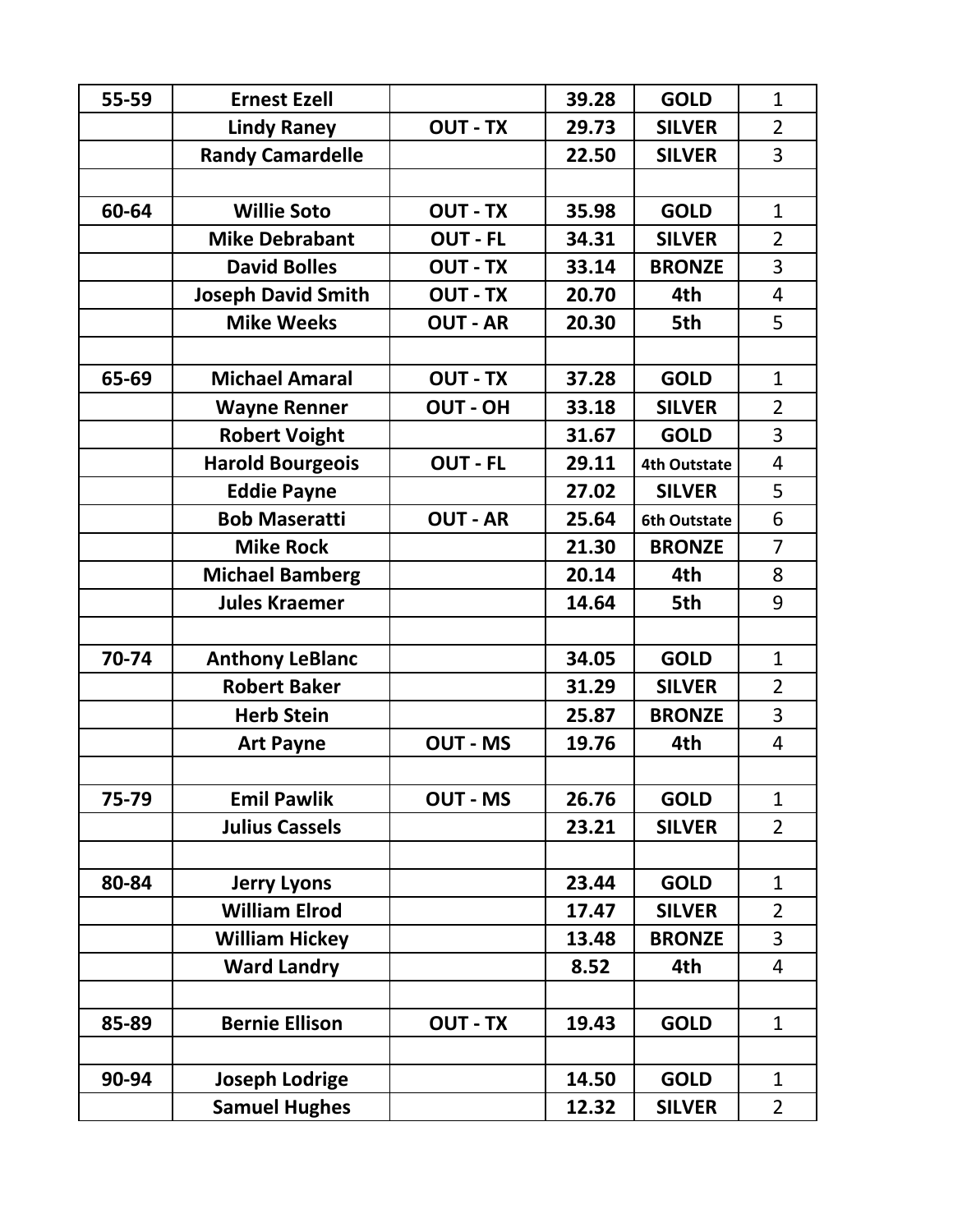| 95-99 | <b>John Bartle</b> | 9.62 | <b>GOLD</b> |  |
|-------|--------------------|------|-------------|--|
|       |                    |      |             |  |

| <b>WOMEN</b>                  |                          |                                      |                                 |               |                |  |  |  |
|-------------------------------|--------------------------|--------------------------------------|---------------------------------|---------------|----------------|--|--|--|
| <b>TRACK &amp; FIELD 2018</b> |                          |                                      |                                 |               |                |  |  |  |
|                               |                          | <b>DISCUS</b>                        |                                 |               |                |  |  |  |
| <b>AGE</b><br><b>GROUP</b>    | <b>NAME</b>              | <b>OUT OF STATE/</b><br><b>STATE</b> | <b>DISTANCE</b><br><b>METER</b> | <b>MEDAL</b>  | <b>PLACE</b>   |  |  |  |
| 50-54                         | <b>XXX</b>               |                                      |                                 |               |                |  |  |  |
|                               |                          |                                      |                                 |               |                |  |  |  |
| 55-59                         | <b>Tanya Whitney</b>     |                                      | 17.36                           | <b>GOLD</b>   | $\mathbf{1}$   |  |  |  |
|                               | Lisa Johnson             |                                      | 12.10                           | <b>SILVER</b> | $\overline{2}$ |  |  |  |
|                               |                          |                                      |                                 |               |                |  |  |  |
| 60-64                         | <b>Marion Fairchild</b>  |                                      | 14.92                           | <b>GOLD</b>   | $\mathbf{1}$   |  |  |  |
|                               | <b>Belinda Johnston</b>  |                                      | 14.47                           | <b>SILVER</b> | $\overline{2}$ |  |  |  |
|                               | <b>Amanda Kraemer</b>    |                                      | 10.02                           | <b>BRONZE</b> | 3              |  |  |  |
|                               | <b>Bonnie Blakenship</b> |                                      | 8.18                            | 4th           | 4              |  |  |  |
|                               | <b>Loretta Cavalier</b>  |                                      | 7.50                            | 5th           | 5              |  |  |  |
|                               |                          |                                      |                                 |               |                |  |  |  |
| 65-69                         | <b>Sandy Triplett</b>    |                                      | 14.53                           | <b>GOLD</b>   | $\mathbf{1}$   |  |  |  |
|                               | <b>Irene Becnel</b>      |                                      | 9.26                            | <b>SILVER</b> | $\overline{2}$ |  |  |  |
|                               | <b>Nellie Matherne</b>   |                                      | 8.60                            | <b>BRONZE</b> | 3              |  |  |  |
|                               | <b>Patricia Durocher</b> |                                      | 8.04                            | 4th           | 4              |  |  |  |
|                               |                          |                                      |                                 |               |                |  |  |  |
| 70-74                         | <b>Elizabeth Sharp</b>   |                                      | 18.44                           | <b>GOLD</b>   | $\mathbf{1}$   |  |  |  |
|                               | <b>Lila Lodrige</b>      |                                      | 14.50                           | <b>SILVER</b> | $\overline{2}$ |  |  |  |
|                               | <b>Bernice Legendre</b>  |                                      | 9.63                            | <b>BRONZE</b> | 3              |  |  |  |
|                               |                          |                                      |                                 |               |                |  |  |  |
| 75-79                         | <b>Karen Huff-Pawlik</b> | <b>OUT - MS</b>                      | 14.52                           | <b>GOLD</b>   | $\mathbf{1}$   |  |  |  |
|                               | <b>Jan Robinson</b>      |                                      | 10.67                           | <b>GOLD</b>   | $\overline{2}$ |  |  |  |
|                               | <b>Rose Rodrigue</b>     |                                      | 9.65                            | <b>SILVER</b> | 3              |  |  |  |
|                               |                          |                                      |                                 |               |                |  |  |  |
| 80-84                         | <b>Bonnie Daugherty</b>  |                                      | 7.50                            | <b>GOLD</b>   | $\mathbf{1}$   |  |  |  |
|                               |                          |                                      |                                 |               |                |  |  |  |
| 85-89                         | <b>Patricia Macey</b>    |                                      | 10.57                           | <b>GOLD</b>   | $\mathbf{1}$   |  |  |  |
|                               | <b>Rose Adams</b>        |                                      | 9.47                            | <b>SILVER</b> | $\overline{2}$ |  |  |  |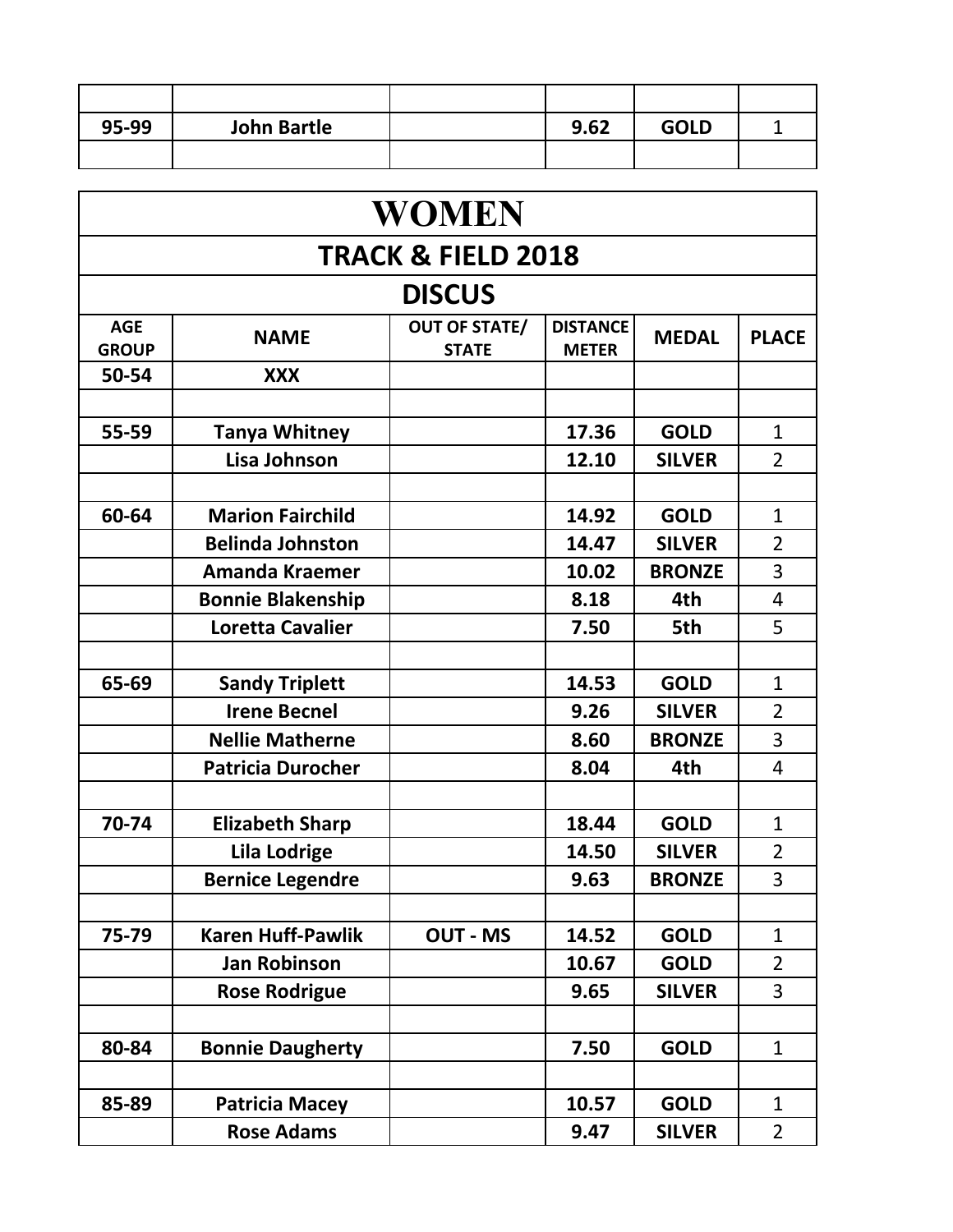| <b>MEN</b>                 |                         |                                      |                                 |               |                |  |  |  |
|----------------------------|-------------------------|--------------------------------------|---------------------------------|---------------|----------------|--|--|--|
|                            |                         | <b>TRACK &amp; FIELD 2018</b>        |                                 |               |                |  |  |  |
|                            |                         | <b>LONG JUMP</b>                     |                                 |               |                |  |  |  |
| <b>AGE</b><br><b>GROUP</b> | <b>NAME</b>             | <b>OUT OF STATE/</b><br><b>STATE</b> | <b>DISTANCE</b><br><b>METER</b> | <b>MEDAL</b>  | <b>PLACE</b>   |  |  |  |
| 50-54                      | <b>Reggie Hill</b>      | <b>OUT - AL</b>                      | 5.04                            | <b>GOLD</b>   | $\mathbf{1}$   |  |  |  |
|                            | <b>David Gibbon</b>     | <b>OUT - UT</b>                      | 4.53                            | <b>SILVER</b> | $\overline{2}$ |  |  |  |
|                            | <b>Michael Arata</b>    |                                      | 4.34                            | <b>GOLD</b>   | 3              |  |  |  |
|                            | <b>Terry Hardy</b>      |                                      | 3.67                            | <b>SILVER</b> | 4              |  |  |  |
|                            |                         |                                      |                                 |               |                |  |  |  |
| 55-59                      | <b>Edmund Lee</b>       |                                      | 4.15                            | <b>GOLD</b>   | $\mathbf{1}$   |  |  |  |
|                            | <b>Randy Camardelle</b> |                                      | 3.16                            | <b>SILVER</b> | $\overline{2}$ |  |  |  |
|                            |                         |                                      |                                 |               |                |  |  |  |
| 60-64                      | <b>Marc Rager</b>       |                                      | 4.66                            | <b>GOLD</b>   | $\mathbf{1}$   |  |  |  |
|                            | <b>Jim Bookter</b>      |                                      | 3.48                            | <b>SILVER</b> | $\overline{2}$ |  |  |  |
|                            | <b>Mike Weeks</b>       | <b>OUT - AR</b>                      | 2.20                            | <b>BRONZE</b> | $\overline{3}$ |  |  |  |
|                            |                         |                                      |                                 |               |                |  |  |  |
| 65-69                      | <b>Larry Volmer</b>     |                                      | 4.83                            | <b>GOLD</b>   | $\mathbf{1}$   |  |  |  |
|                            | <b>Eddie Payne</b>      |                                      | 3.48                            | <b>SILVER</b> | $\overline{2}$ |  |  |  |
|                            | <b>Bob Maseratti</b>    | <b>OUT - AR</b>                      | 3.36                            | <b>BRONZE</b> | 3              |  |  |  |
|                            |                         |                                      |                                 |               |                |  |  |  |
| 70-74                      | E.J. Putman             |                                      | 3.75                            | <b>GOLD</b>   | $\mathbf{1}$   |  |  |  |
|                            | <b>Maurice LeBlanc</b>  |                                      | 3.74                            | <b>SILVER</b> | $\overline{2}$ |  |  |  |
|                            | <b>Robert Baker</b>     |                                      | 3.57                            | <b>BRONZE</b> | $\overline{3}$ |  |  |  |
|                            | Lloyd Whitman           |                                      | 2.72                            | 4th           | $\overline{4}$ |  |  |  |
|                            |                         |                                      |                                 |               |                |  |  |  |
| 75-79                      | <b>Emil Pawlik</b>      | <b>OUT - MS</b>                      | 3.28                            | <b>GOLD</b>   | $\mathbf{1}$   |  |  |  |
|                            | <b>Jimmy Watson</b>     |                                      | 1.54                            | <b>SILVER</b> | $\overline{2}$ |  |  |  |
|                            |                         |                                      |                                 |               |                |  |  |  |
| 80-84                      | <b>XXX</b>              |                                      |                                 |               |                |  |  |  |
|                            |                         |                                      |                                 |               |                |  |  |  |
| 85-89                      | <b>XXX</b>              |                                      |                                 |               |                |  |  |  |
|                            |                         |                                      |                                 |               |                |  |  |  |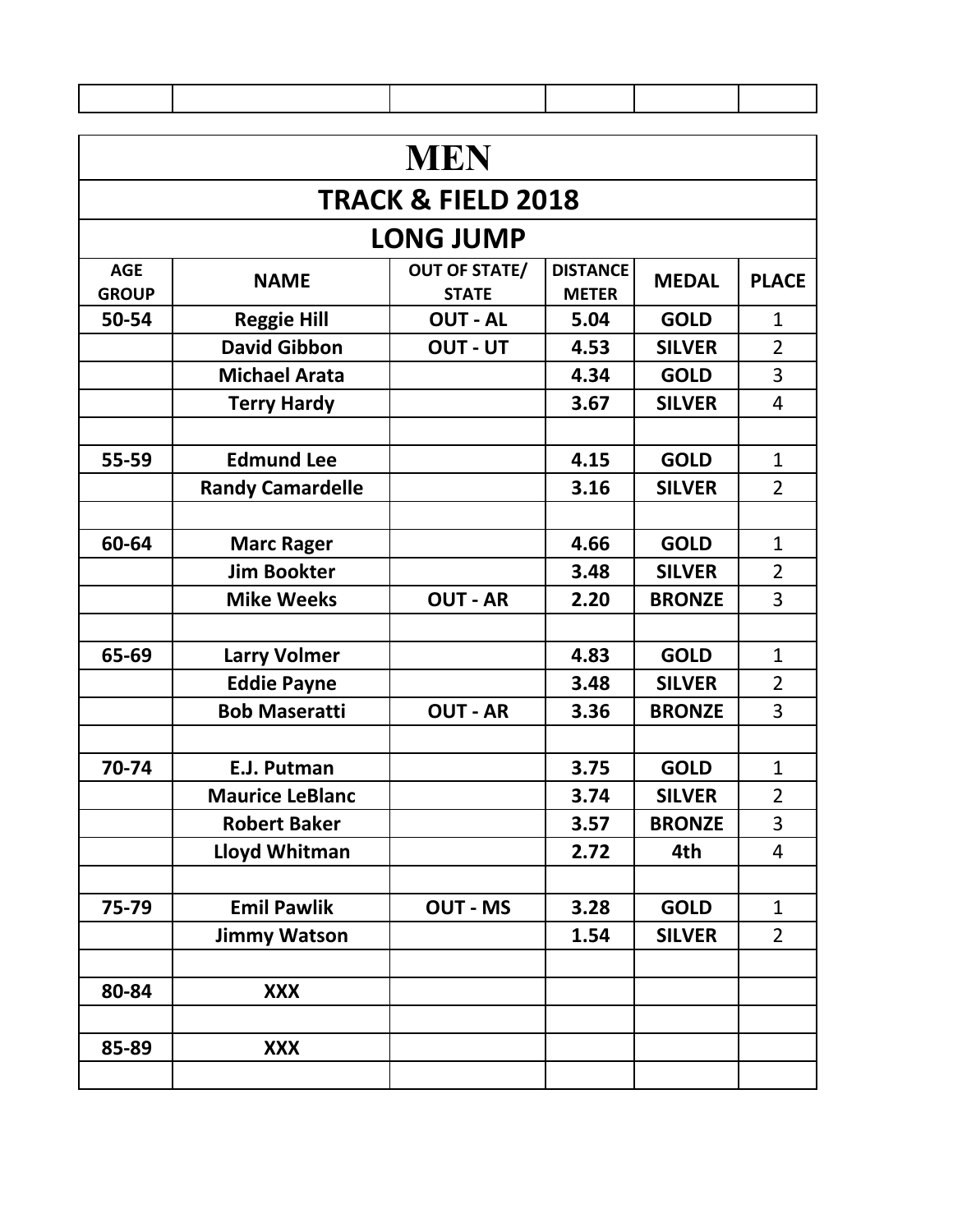| <b>WOMEN</b>               |                               |                                      |                                 |               |                |  |  |  |  |
|----------------------------|-------------------------------|--------------------------------------|---------------------------------|---------------|----------------|--|--|--|--|
|                            | <b>TRACK &amp; FIELD 2018</b> |                                      |                                 |               |                |  |  |  |  |
|                            |                               | <b>LONG JUMP</b>                     |                                 |               |                |  |  |  |  |
| <b>AGE</b><br><b>GROUP</b> | <b>NAME</b>                   | <b>OUT OF STATE/</b><br><b>STATE</b> | <b>DISTANCE</b><br><b>METER</b> | <b>MEDAL</b>  | <b>PLACE</b>   |  |  |  |  |
| 50-54                      | <b>XXX</b>                    |                                      |                                 |               |                |  |  |  |  |
| 55-59                      | <b>XXX</b>                    |                                      |                                 |               |                |  |  |  |  |
| 60-64                      | <b>XXX</b>                    |                                      |                                 |               |                |  |  |  |  |
| 65-69                      | <b>Evelyn Wilson</b>          |                                      | 2.15                            | <b>GOLD</b>   | $\mathbf{1}$   |  |  |  |  |
|                            | <b>Sandy Triplett</b>         |                                      | 1.87                            | <b>Silver</b> | $\overline{2}$ |  |  |  |  |
| 70-74                      | <b>XXX</b>                    |                                      |                                 |               |                |  |  |  |  |
| 75-79                      | <b>XXX</b>                    |                                      |                                 |               |                |  |  |  |  |
| 80-84                      | <b>XXX</b>                    |                                      |                                 |               |                |  |  |  |  |
| 85-89                      | <b>XXX</b>                    |                                      |                                 |               |                |  |  |  |  |
|                            |                               |                                      |                                 |               |                |  |  |  |  |

| <b>MEN</b>                    |                         |                                      |               |               |                |  |  |  |
|-------------------------------|-------------------------|--------------------------------------|---------------|---------------|----------------|--|--|--|
| <b>TRACK &amp; FIELD 2018</b> |                         |                                      |               |               |                |  |  |  |
| <b>HIGH JUMP</b>              |                         |                                      |               |               |                |  |  |  |
| <b>AGE</b><br><b>GROUP</b>    | <b>NAME</b>             | <b>OUT OF STATE/</b><br><b>STATE</b> | <b>HEIGHT</b> | <b>MEDAL</b>  | <b>PLACE</b>   |  |  |  |
| 50-54                         | <b>Reggie Hill</b>      | <b>OUT - AL</b>                      | 4-10.00       | <b>GOLD</b>   | $\mathbf{1}$   |  |  |  |
|                               | <b>Victor Del Frate</b> | <b>OUT - TX</b>                      | 4-06.00       | <b>SILVER</b> | $\overline{2}$ |  |  |  |
|                               |                         |                                      |               |               |                |  |  |  |
| 55-59                         | <b>Gregory Vidos</b>    |                                      | 5-04.00       | <b>GOLD</b>   | 1              |  |  |  |
|                               | <b>Edmund Lee</b>       |                                      | 4-06.00       | <b>SILVER</b> | $\overline{2}$ |  |  |  |
|                               |                         |                                      |               |               |                |  |  |  |
| 60-64                         | <b>Jim Booker</b>       |                                      | 3-10.00       | <b>GOLD</b>   | 1              |  |  |  |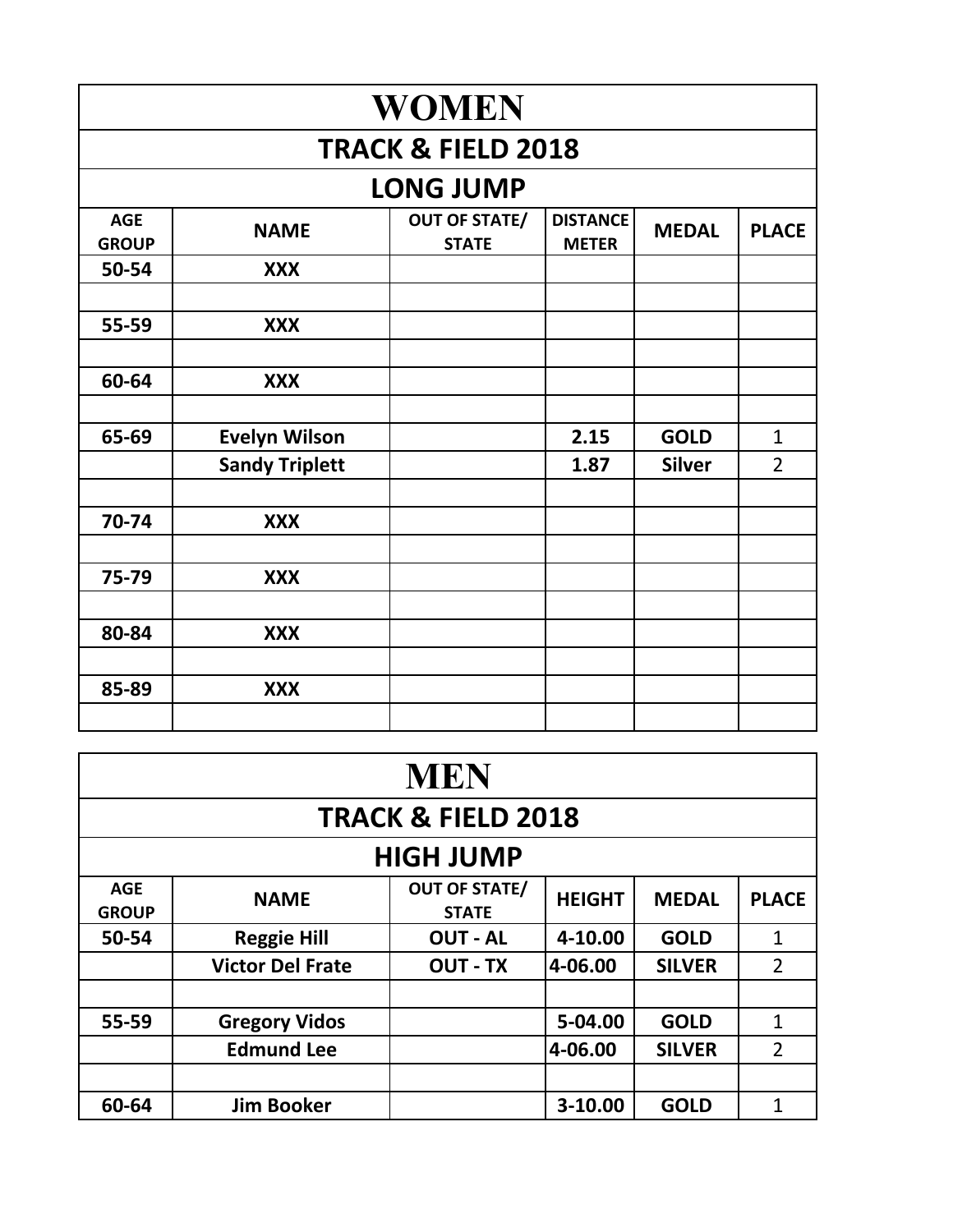| 65-69 | <b>Larry Volmer</b>    |                 | 4-08.00   | <b>GOLD</b>   | $\mathbf{1}$   |
|-------|------------------------|-----------------|-----------|---------------|----------------|
|       | <b>Eddie Payne</b>     |                 | 3-10.00   | <b>SILVER</b> | $\overline{2}$ |
|       | <b>Danny Carter</b>    | <b>OUT - NC</b> | 3-10.00   | <b>SILVER</b> | 3              |
|       | <b>Ted Heroman</b>     |                 | 3-06.00   | <b>BRONZE</b> | 4              |
|       |                        |                 |           |               |                |
| 70-74 | <b>Maurice LeBlanc</b> |                 | 4-00.00   | <b>GOLD</b>   | $\mathbf{1}$   |
|       | Lloyd Whitman          |                 | $3-10.00$ | <b>SILVER</b> | $\overline{2}$ |
|       | <b>Robert Baker</b>    |                 | $3-10.00$ | <b>BRONZE</b> | 3              |
|       | E.J. Putman            |                 | 3-10.00   | 4th           | 4              |
|       |                        |                 |           |               |                |
| 75-79 | <b>Emil Pawlik</b>     | <b>OUT - MS</b> | $3-10.00$ | <b>GOLD</b>   | $\mathbf{1}$   |
|       |                        |                 |           |               |                |
| 80-84 | <b>XXX</b>             |                 |           |               |                |
|       |                        |                 |           |               |                |
| 85-89 | XXX                    |                 |           |               |                |
|       |                        |                 |           |               |                |

| <b>WOMEN</b>               |                               |                                      |               |              |              |  |  |  |  |  |
|----------------------------|-------------------------------|--------------------------------------|---------------|--------------|--------------|--|--|--|--|--|
|                            | <b>TRACK &amp; FIELD 2018</b> |                                      |               |              |              |  |  |  |  |  |
|                            |                               | <b>HIGH JUMP</b>                     |               |              |              |  |  |  |  |  |
| <b>AGE</b><br><b>GROUP</b> | <b>NAME</b>                   | <b>OUT OF STATE/</b><br><b>STATE</b> | <b>HEIGHT</b> | <b>MEDAL</b> | <b>PLACE</b> |  |  |  |  |  |
| 50-54                      | <b>XXX</b>                    |                                      |               |              |              |  |  |  |  |  |
|                            |                               |                                      |               |              |              |  |  |  |  |  |
| 55-59                      | <b>XXX</b>                    |                                      |               |              |              |  |  |  |  |  |
|                            |                               |                                      |               |              |              |  |  |  |  |  |
| 60-64                      | <b>XXX</b>                    |                                      |               |              |              |  |  |  |  |  |
|                            |                               |                                      |               |              |              |  |  |  |  |  |
| 65-69                      | <b>Sandy Triplett</b>         |                                      | 3-00.00       | <b>GOLD</b>  | $\mathbf{1}$ |  |  |  |  |  |
|                            |                               |                                      |               |              |              |  |  |  |  |  |
| 70-74                      | <b>XXX</b>                    |                                      |               |              |              |  |  |  |  |  |
|                            |                               |                                      |               |              |              |  |  |  |  |  |
| 75-79                      | <b>XXX</b>                    |                                      |               |              |              |  |  |  |  |  |
|                            |                               |                                      |               |              |              |  |  |  |  |  |
| 80-84                      | <b>XXX</b>                    |                                      |               |              |              |  |  |  |  |  |
|                            |                               |                                      |               |              |              |  |  |  |  |  |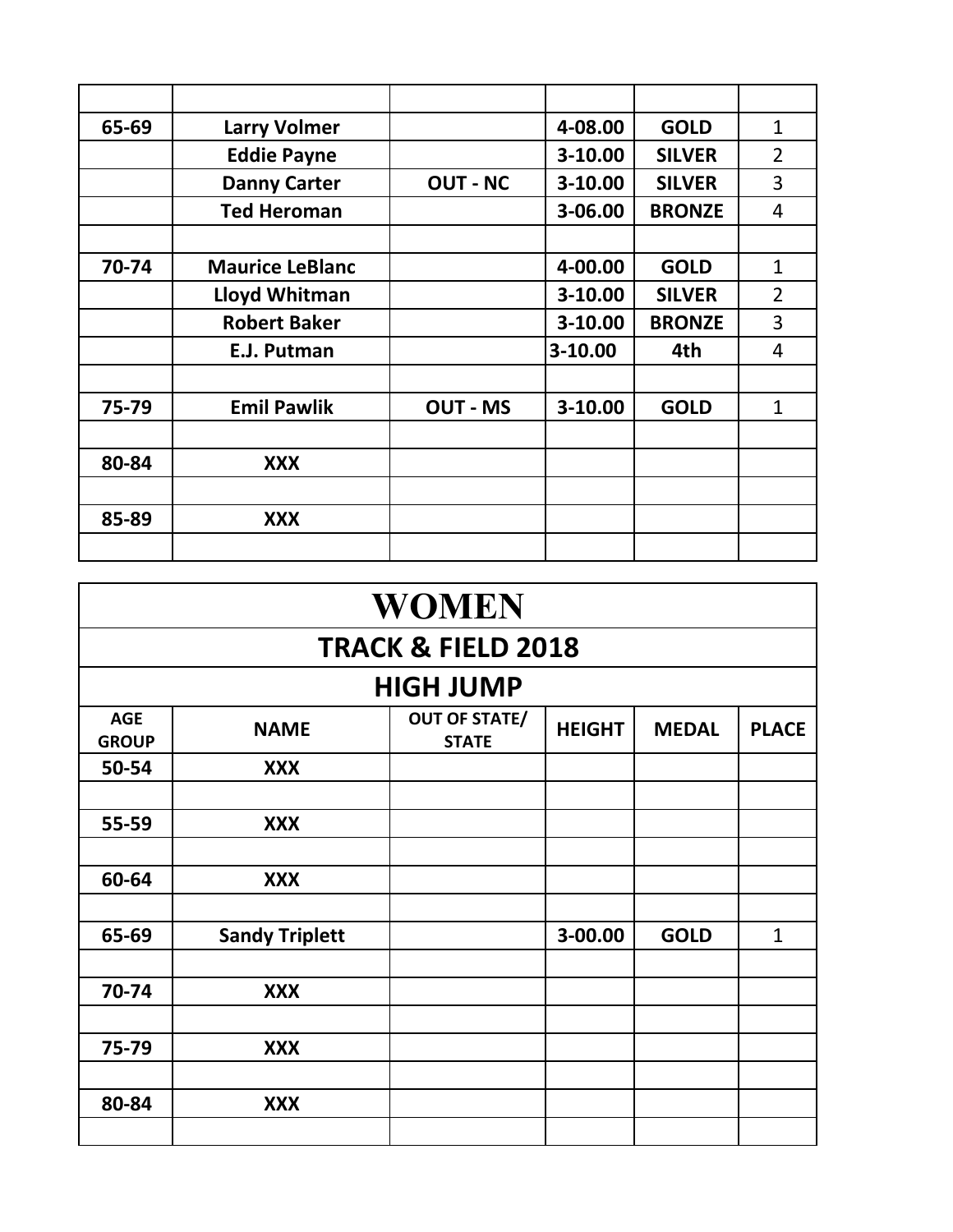| 85-89                      | <b>XXX</b>             |                                      |                                 |               |                |  |  |  |  |  |
|----------------------------|------------------------|--------------------------------------|---------------------------------|---------------|----------------|--|--|--|--|--|
|                            |                        |                                      |                                 |               |                |  |  |  |  |  |
|                            |                        |                                      |                                 |               |                |  |  |  |  |  |
|                            | <b>MEN</b>             |                                      |                                 |               |                |  |  |  |  |  |
|                            |                        | <b>TRACK &amp; FIELD 2018</b>        |                                 |               |                |  |  |  |  |  |
|                            |                        | <b>TRIPLE JUMP</b>                   |                                 |               |                |  |  |  |  |  |
| <b>AGE</b><br><b>GROUP</b> | <b>NAME</b>            | <b>OUT OF STATE/</b><br><b>STATE</b> | <b>DISTANCE</b><br><b>METER</b> | <b>MEDAL</b>  | <b>PLACE</b>   |  |  |  |  |  |
| 50-54                      | <b>XXX</b>             |                                      |                                 | <b>GOLD</b>   |                |  |  |  |  |  |
|                            |                        |                                      |                                 |               |                |  |  |  |  |  |
| 55-59                      | <b>XXX</b>             |                                      |                                 |               |                |  |  |  |  |  |
|                            |                        |                                      |                                 |               |                |  |  |  |  |  |
| 60-64                      | <b>Marc Rager</b>      |                                      | 7.61                            | <b>GOLD</b>   |                |  |  |  |  |  |
|                            | <b>Mike Weeks</b>      | <b>OUT - AR</b>                      | 4.90                            | <b>SILVER</b> |                |  |  |  |  |  |
|                            |                        |                                      |                                 |               |                |  |  |  |  |  |
| 65-69                      | <b>XXX</b>             |                                      |                                 |               |                |  |  |  |  |  |
|                            |                        |                                      |                                 |               |                |  |  |  |  |  |
| 70-74                      | <b>Maurice LeBlanc</b> |                                      | 7.96                            | <b>GOLD</b>   | $\mathbf{1}$   |  |  |  |  |  |
|                            | <b>Robert Baker</b>    |                                      | 7.77                            | <b>SILVER</b> | $\overline{2}$ |  |  |  |  |  |
|                            | Lloyd Whitman          |                                      | 5.85                            | <b>BRONZE</b> | 3              |  |  |  |  |  |
|                            |                        |                                      |                                 |               |                |  |  |  |  |  |
| 75-79                      | <b>XXX</b>             |                                      |                                 |               |                |  |  |  |  |  |
|                            |                        |                                      |                                 |               |                |  |  |  |  |  |
| 80-84                      | <b>XXX</b>             |                                      |                                 |               |                |  |  |  |  |  |
|                            |                        |                                      |                                 |               |                |  |  |  |  |  |
| 85-89                      | <b>XXX</b>             |                                      |                                 |               |                |  |  |  |  |  |
|                            |                        |                                      |                                 |               |                |  |  |  |  |  |

| WOMEN                         |             |                                      |                                 |              |              |  |  |  |  |
|-------------------------------|-------------|--------------------------------------|---------------------------------|--------------|--------------|--|--|--|--|
| <b>TRACK &amp; FIELD 2018</b> |             |                                      |                                 |              |              |  |  |  |  |
| <b>TRIPLE JUMP</b>            |             |                                      |                                 |              |              |  |  |  |  |
| <b>AGE</b><br><b>GROUP</b>    | <b>NAME</b> | <b>OUT OF STATE/</b><br><b>STATE</b> | <b>DISTANCE</b><br><b>METER</b> | <b>MEDAL</b> | <b>PLACE</b> |  |  |  |  |
| 50-54                         | <b>XXX</b>  |                                      |                                 |              |              |  |  |  |  |
|                               |             |                                      |                                 |              |              |  |  |  |  |
| 55-59                         | <b>XXX</b>  |                                      |                                 |              |              |  |  |  |  |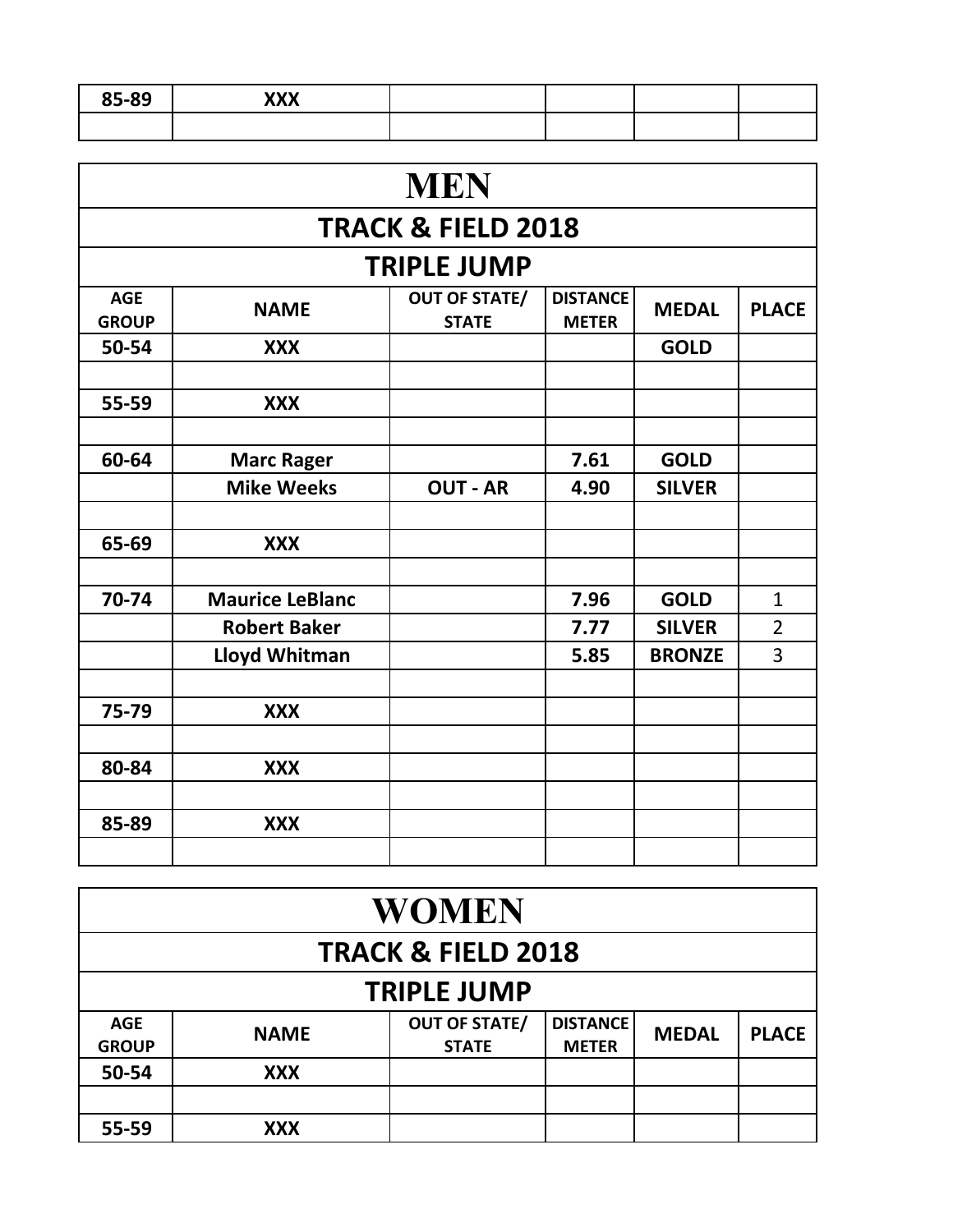| 60-64 | <b>XXX</b>           |      |             |              |
|-------|----------------------|------|-------------|--------------|
|       |                      |      |             |              |
| 65-69 | <b>Evelyn Wilson</b> | 5.02 | <b>GOLD</b> | $\mathbf{1}$ |
|       |                      |      |             |              |
| 70-74 | <b>XXX</b>           |      |             |              |
|       |                      |      |             |              |
| 75-79 | <b>XXX</b>           |      |             |              |
|       |                      |      |             |              |
| 80-84 | <b>XXX</b>           |      |             |              |
|       |                      |      |             |              |
| 85-89 | <b>XXX</b>           |      |             |              |
|       |                      |      |             |              |

| <b>MEN</b>                 |                               |                                      |               |               |                |  |  |  |  |  |
|----------------------------|-------------------------------|--------------------------------------|---------------|---------------|----------------|--|--|--|--|--|
|                            | <b>TRACK &amp; FIELD 2018</b> |                                      |               |               |                |  |  |  |  |  |
|                            |                               | <b>POLE VAULT</b>                    |               |               |                |  |  |  |  |  |
| <b>AGE</b><br><b>GROUP</b> | <b>NAME</b>                   | <b>OUT OF STATE/</b><br><b>STATE</b> | <b>HEIGHT</b> | <b>MEDAL</b>  | <b>PLACE</b>   |  |  |  |  |  |
| 50-54                      | <b>Victor Del Frate</b>       | <b>OUT - TX</b>                      | 7-08.50       | <b>GOLD</b>   | $\mathbf{1}$   |  |  |  |  |  |
|                            | <b>Michael Arata</b>          |                                      | 7-08.50       | <b>GOLD</b>   | $\overline{2}$ |  |  |  |  |  |
|                            |                               |                                      |               |               |                |  |  |  |  |  |
| 55-59                      | <b>Paul Golibart</b>          | <b>OUT - TX</b>                      | 10-08.00      | <b>GOLD</b>   | $\mathbf{1}$   |  |  |  |  |  |
|                            | <b>Brad McFarling</b>         | <b>OUT - TX</b>                      | $9 - 02.25$   | <b>SILVER</b> | $\overline{2}$ |  |  |  |  |  |
|                            |                               |                                      |               |               |                |  |  |  |  |  |
| 60-64                      | <b>XXX</b>                    |                                      |               |               | $\mathbf{1}$   |  |  |  |  |  |
|                            |                               |                                      |               |               |                |  |  |  |  |  |
| 65-69                      | <b>Bob Crites</b>             |                                      | 10-08.00      | <b>GOLD</b>   | $\mathbf{1}$   |  |  |  |  |  |
|                            |                               |                                      |               |               |                |  |  |  |  |  |
| 70-74                      | <b>Robert Baker</b>           |                                      | 8-02.50       | <b>GOLD</b>   | $\mathbf{1}$   |  |  |  |  |  |
|                            |                               |                                      |               |               |                |  |  |  |  |  |
| 75-79                      | <b>XXX</b>                    |                                      |               |               |                |  |  |  |  |  |
|                            |                               |                                      |               |               |                |  |  |  |  |  |
| 80-84                      | <b>XXX</b>                    |                                      |               |               |                |  |  |  |  |  |
|                            |                               |                                      |               |               |                |  |  |  |  |  |
| 85-89                      | <b>XXX</b>                    |                                      |               |               |                |  |  |  |  |  |
|                            |                               |                                      |               |               |                |  |  |  |  |  |